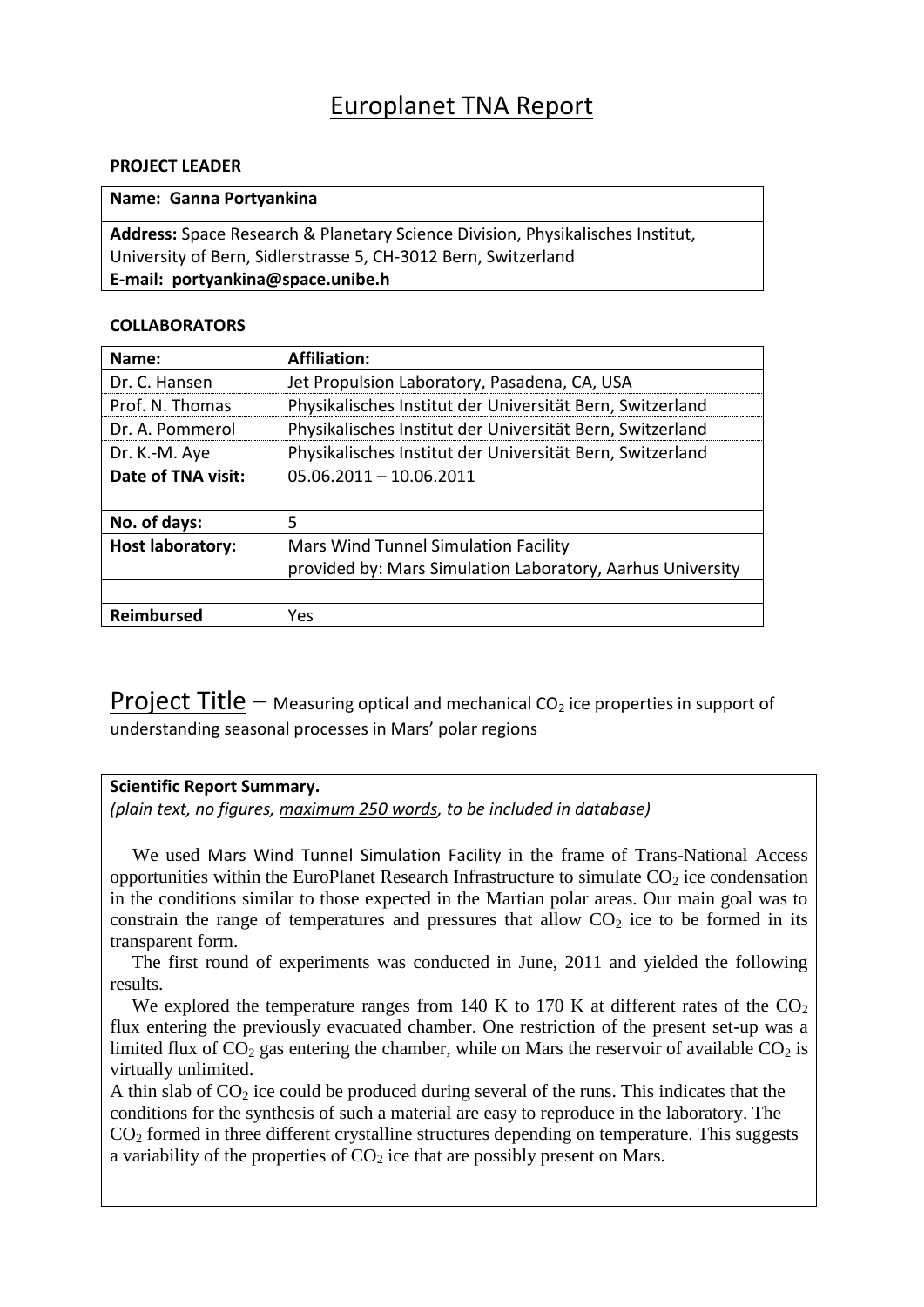### **Full Scientific Report on the outcome of your TNA visit**

#### **Approx. 1 page**

The idea of a translucent  $CO<sub>2</sub>$  layer covering martian polar regions is widely discussed since the first detection in 2000 of a region in the southern cap that remains cold enough that  $CO<sub>2</sub>$  ice must be present late in the spring together with the low albedo. It provoked many specialized observational campaigns and modelling work. "Kieffer model" postulates that the  $CO<sub>2</sub>$  seasonal cap anneals into translucent slab ice over the course of a Martian winter. It is known that water ice undergoes annealing process during transformation from packed snow to firn and to crystalline ice. However the conditions for such annealing in the case of  $CO<sub>2</sub>$ are not constrained neither from observations nor from laboratory experiments. Another possibility for the transparent slab formation, its direct condensation from the atmosphere, is also not explored well enough.

For the main hypothesis of Kieffer's model the existence of the transparent  $CO<sub>2</sub>$  slab is critical. The knowledge about conditions under which  $CO<sub>2</sub>$  slab might be formed would greatly benefit our understanding of what kind of ice is dominant in polar areas during the time of biggest changes – local spring.

The main purpose of the present work can be formulated in one question: under what conditions does translucent  $CO<sub>2</sub>$  ice form in the present day Martian polar areas?

Simulation of Martian aerosol is performed in a re-circulating wind tunnel enclosed in a low-pressure atmospheric chamber. Such a system allows the atmosphere to be controlled and monitored. A liquid nitrogen cooling system allows the simulation of Mars' low temperatures.

We used this facility in the frame of Trans-National Access opportunities within the EuroPlanet Research Infrastructure to simulate  $CO<sub>2</sub>$  ice condensation in the conditions similar to those expected in the Martian polar areas. Our main goal was to constrain the range of temperatures and pressures that allow  $CO<sub>2</sub>$  ice to be formed in its transparent form.

The first round of experiments was conducted in June, 2011 and yielded the following results.

We explored the temperature ranges from 140 K to 170 K at different rates of the  $CO<sub>2</sub>$ flux entering the previously evacuated chamber. One restriction of the present set-up was a limited flux of  $CO<sub>2</sub>$  gas entering the chamber, while on Mars the reservoir of available  $CO<sub>2</sub>$  is virtually unlimited.

A thin slab of  $CO<sub>2</sub>$  ice could be produced during several of the runs. This indicates that the conditions for the synthesis of such a material are easy to reproduce in the laboratory.

The  $CO<sub>2</sub>$  formed in three different crystalline structures depending on temperature ( [Figure 1\)](#page-1-0). This suggests a variability of the properties of  $CO<sub>2</sub>$  ice that are possibly present on



Mars.

<span id="page-1-0"></span>**Figure 1 4 frames taken with the microscope during one experiment run. The images show different CO<sup>2</sup> ice structures that were formed during the run. a) bare plate without ice cover with dark-bright marking to enable contrast estimation; b) crystalline CO<sup>2</sup> flakes; c) translucent CO<sup>2</sup> slab, note that the bright-dark boarder is visible through the layer; d) polygons with organized ice crystalls.**